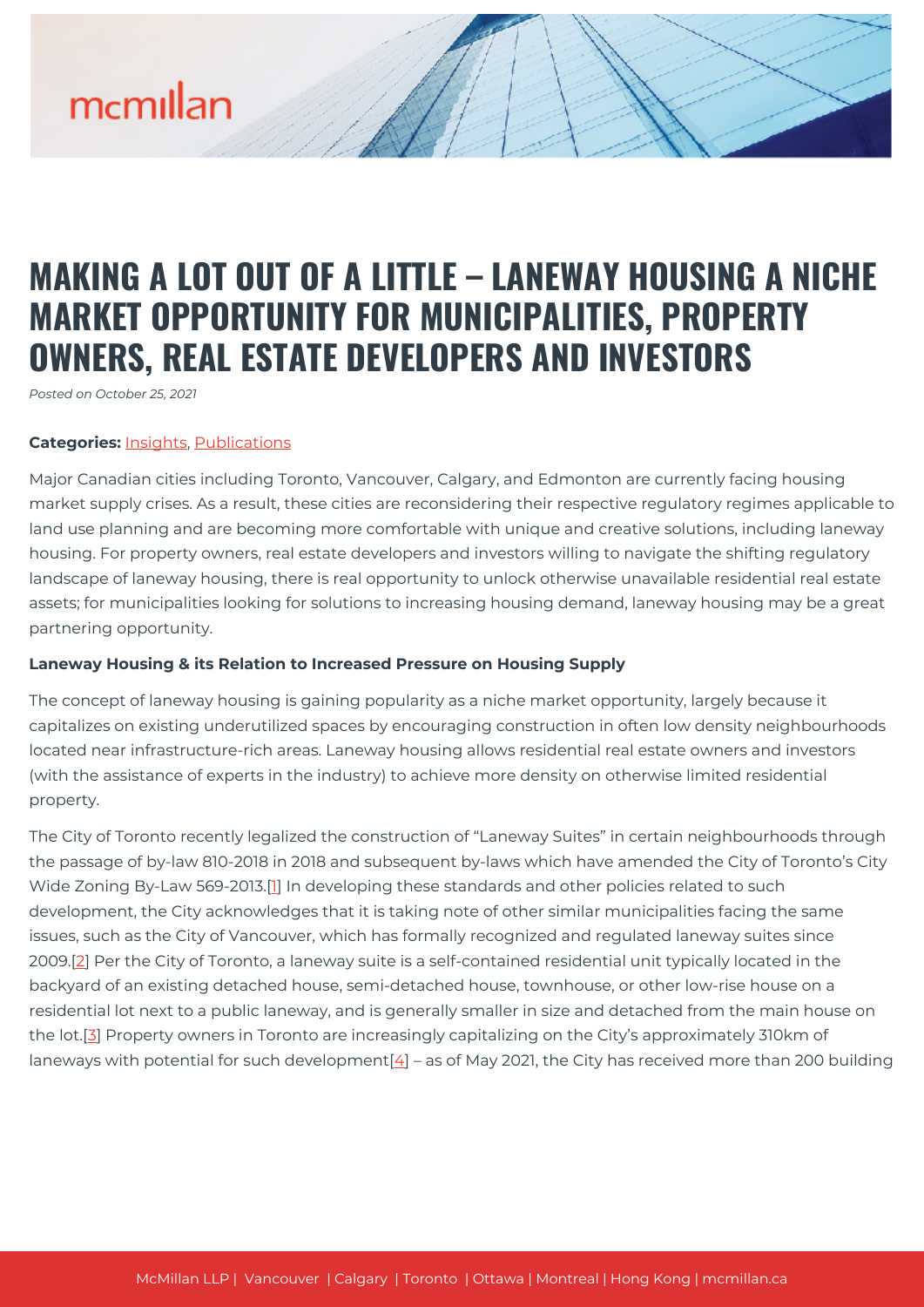

#### permit applications for laneway suites.[\[5\]](#page--1-0)

It appears laneway suites are being used primarily as either a secondary suite for the principal residents (such as "in-law suites"), or otherwise for renting out as a source of additional income. In November 2017 (before the by-laws for laneway suites were passed), the City received over 100 responses from the public indicating that 53% of respondents wanted to build a laneway suite for rental income versus 40% were going to save a future laneway suite for use by extended family members.[\[6](#page--1-0)]

This rise in popularity of laneway suites coincides with the added pressure municipalities in Ontario are facing from the Government of Ontario in respect of the growing housing crisis, including by way of recent legislative changes. For example, under Bill 108 (the *[More Homes, More Choice Act, 2019](https://www.ontario.ca/laws/statute/s19009)*),[[7\]](#page--1-0) the Province amended a number of pieces of legislation, including the *[Planning Act](https://www.ontario.ca/laws/statute/90p13)*[[8](#page--1-0)] and the *[Development Charges Act](https://www.ontario.ca/laws/statute/97d27)*.[\[9](#page--1-0)] By way of this legislation, the *Planning Act* was amended to, amongst other things, broaden the requirement for a municipality's official plan (being a higher-order planning document required under the *Planning Act*) from requiring policies authorizing "a second residential unit" to instead authorizing "additional residential units", thereby providing further flexibility for property owners to add even more residential density to their lots. Similar changes through Bill 108 and subsequent legislation have enhanced municipalities' ability to improve housing stock and affordability, such as policies on Inclusionary Zoning which require additional rental and affordable housing in respect of certain developments (see our bulletin on Inclusionary Zoning policies [here\)](https://mcmillan.ca/insights/impending-implementation-of-ontarios-inclusionary-zoning-regime-in-toronto-and-the-gta/).[\[10](#page--1-0)]

As with any new legislation, implementation takes time and the full impacts of these changes are still to be seen. Such impacts will likely include municipalities continuing to seek ways to encourage development of additional housing, especially larger-scale development of rental and affordable housing stock. While this will likely lead to procedural streamlining and more municipal support for projects that will increase housing supply, in the shorter term we see such support and efficiencies being directed to large-scale rental and affordable housing projects which will expedite an earlier increase in supply levels, instead of the gentler and more gradual forms of intensification such as laneway suites. We anticipate municipalities will continue to more cautiously evaluate applications for laneway suite developments in part because they typically occur within established residential neighbourhoods requiring additional attention to ensure the orderly development of communities as well as balancing related private and public interests (discussed further below). It will therefore be important for those interested in capitalizing on laneway housing opportunities in Toronto and beyond to have a team of experts familiar with the regulatory landscape, as well as the complexities and opportunities that come with such development forms.

#### **Recognizing the Logistic Complexities and Opportunities**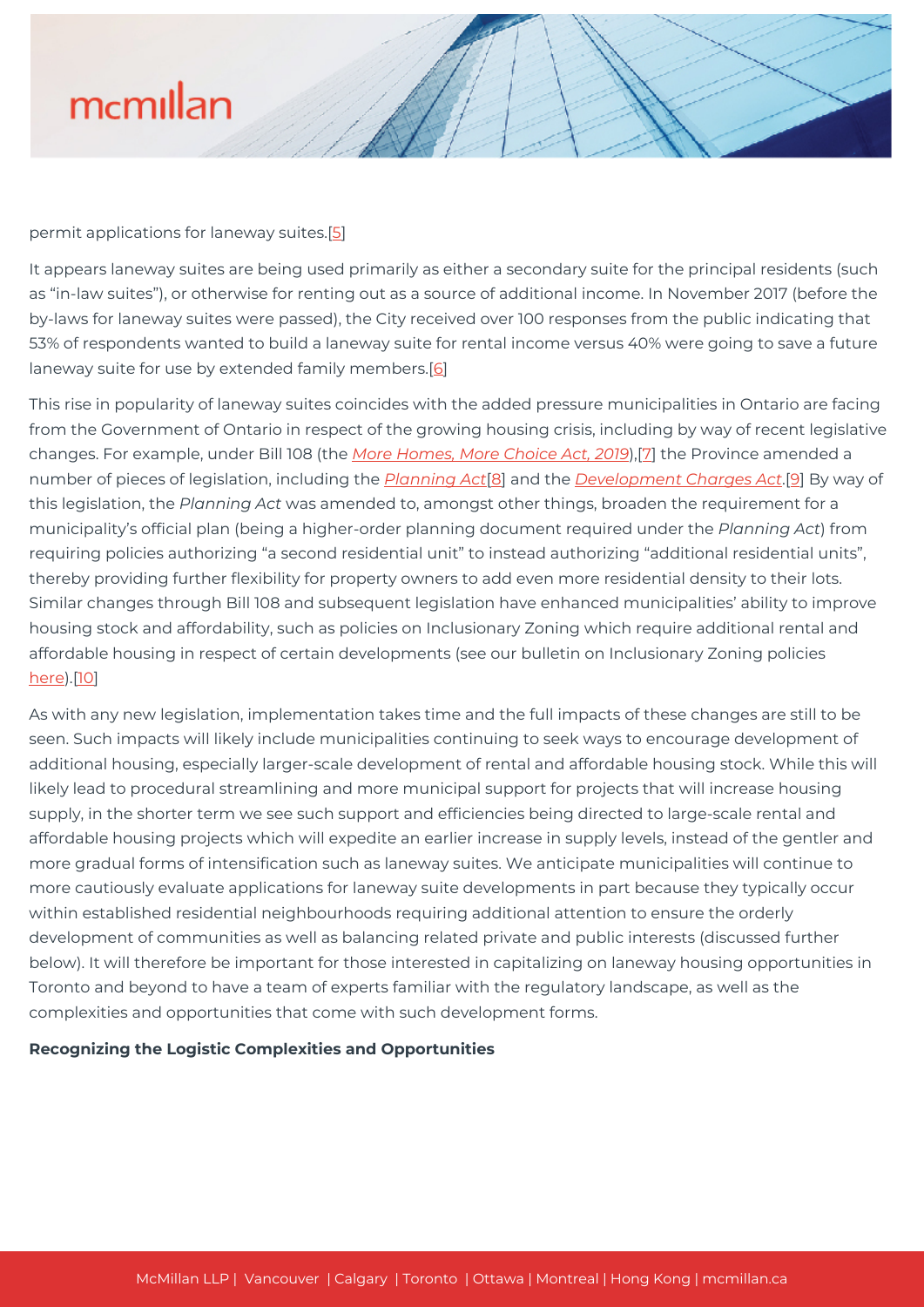## mcmillan

While one might think these smaller structures would meet little opposition and be easy to construct, there remain complexities in building a laneway suite and regulatory hurdles to cross. Typical land use considerations such as height, density and setbacks from lot lines, together with issues of sunlight, privacy, and maintaining neighbourhood character have necessitated municipalities' consideration of the balance required between public and private interests and orderly development of communities (e.g. an appropriate mix of housing types). This has led to additional regulations such as the amendments to the City of Toronto Zoning By-Law 569-2013 mentioned above which now expressly regulates laneway suites as a permitted form of development, allowing them as one additional unit to an existing residential lot, subject to use-specific standards (e.g., they may only be on a lot with a rear or side lot line abutting a lane for at least 3.5m).[\[11](#page--1-0)] This need to balance various interests has also resulted in a more robust development application processes – for example, in addition to the typical requirements for building applications, the City of Toronto also requires other information before a laneway suite can be approved and constructed, such as ensuring that emergency services can access the laneway suite, meet Toronto Fire Services' rules for firefighting access and the completion of numerous forms, including a Municipal Road Damage form.[\[12\]](#page--1-0)

Currently, the City of Toronto does not appear to encourage or facilitate the severance of lots in order to build laneway suites as standalone properties that can be sold separately, although applications for severance can be made. In its report to Toronto and East York Community Council in April of 2018, the Acting Director of Community Planning expressly recommended against severance of laneway suites. Notwithstanding this general recommendation against severances, this 2018 report indicated it agreed with an earlier 2006 memo suggesting severances could be possible "in special circumstances, where a laneway house may be approved by City Council where it can be demonstrated that there are no adverse privacy, overlook, shadowing and engineering servicing implications in constructing the laneway house."[\[13\]](#page--1-0) Thus, where an owner wishes to develop and sell a laneway house as a separate parcel instead of creating a separate secondary suite such as for rental purposes, an application to the City of Toronto would be required, with a potential appeal of any resulting decision as a further possibility.

As a result of such requirements, laneway suites both necessitate and provide an opportunity for builders' creativity, particularly given the legal constraints on the dimensions of a laneway suite and the physical confines of the space. Laneway suites are an ideal setting for innovative architecture and use of new construction materials, as well as creating opportunities for builders and owners to engage with recent ESG initiatives in construction such as LEED and Passivehouse design. Similarly, using mass timber as a building material for construction of laneway suites may be a more desirable alternative to concrete and steel construction, as it is not only durable but also weighs much less. For further discussion of ESG in the construction and development industry, see our recent bulletin [here.](https://mcmillan.ca/insights/evidence-of-esg-in-the-construction-and-development-industry/)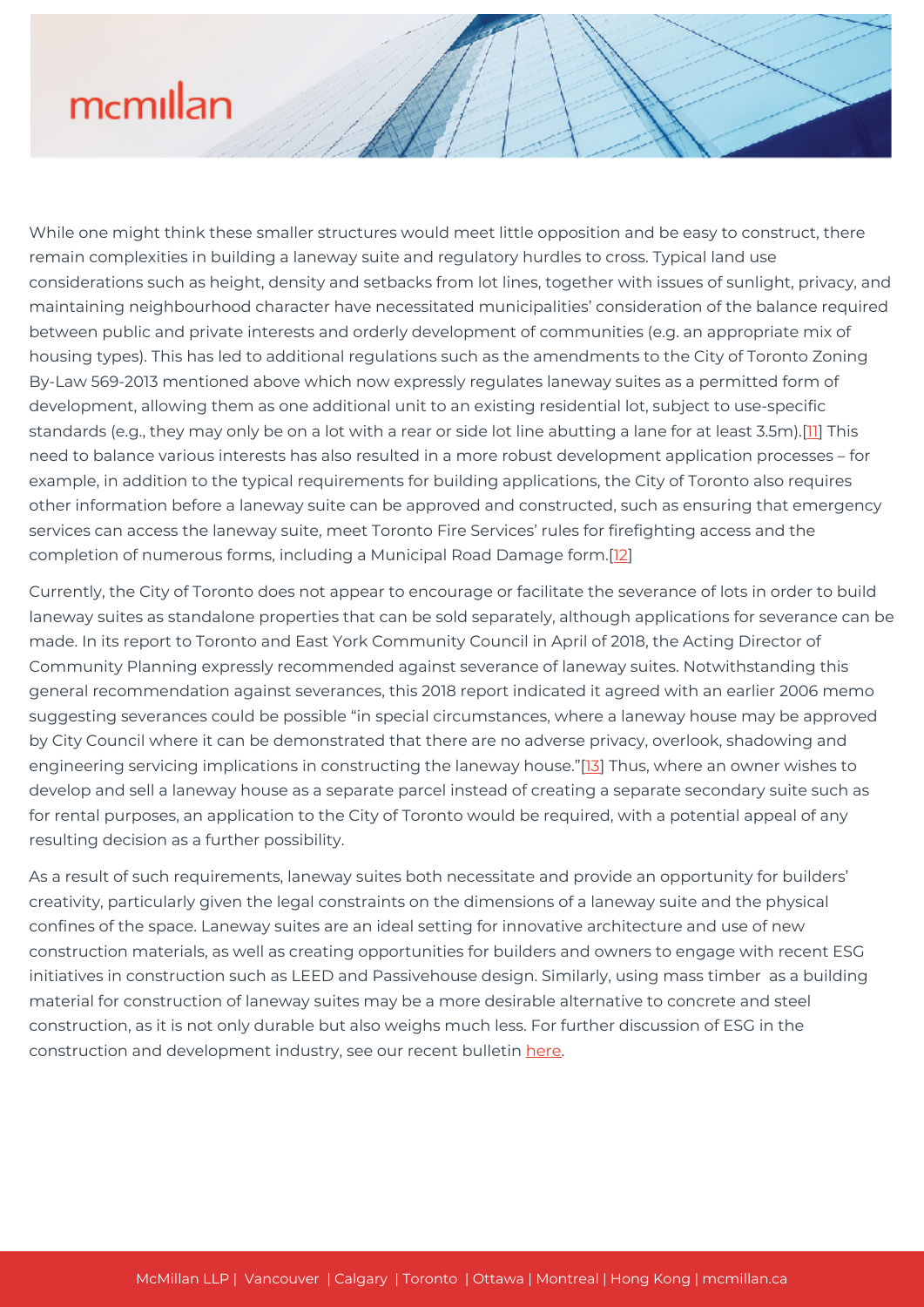# mcmillan

Some in the industry appear to have found a way to design and build such suites while taking some of this uncertainty out of the equation. For example, developer R-Hauz advertises that they provide "R-Suites" at a "fixed-price, prefabricated housing with pre-set design options" designed to meet the City of Toronto Laneway Housing Guidelines. Indeed, respecting the integration of ESG, R-Hauz's website indicates that their laneway suites engage a number of sustainable features such as electric power, green roof, LED lighting, grey water recycling, and energy recovery ventilators.[[14\]](#page--1-0)

While usually smaller than a primary residence, a laneway suite can still be an expensive addition to an eligible property (costing at least six-figures to construct in some cases[\[15](#page--1-0)]) and construction can trigger additional development fees including under the *Development Charges Act*. Fortunately, where municipalities are encouraging such initiatives as a partial solution to the housing stock issue, some property owners may be eligible for a loan; for example, the City of Toronto offers loans worth up to \$50,000 to help cover the costs of building a laneway suite, or for a deferral of development charges.<sup>[\[16\]](#page--1-0)</sup>

If you are looking for expert advice navigating laneway housing rules and regulations in the City of Toronto and beyond, including the application process, understanding development fees, or financing, please reach out to the authors of this bulletin to discover how McMillan LLP's real estate, construction, and capital markets teams can assist.

#### by [Alex Bruvels,](https://mcmillan.ca/people/alex-bruvels/) [Kailey Sutton](https://mcmillan.ca/people/kailey-sutton/), and [Madeline Klimek](https://mcmillan.ca/people/madeline-klimek/) (Student-at-Law)

[1][ps2id id='1' target=''/] Chief Planner and Executive Director, City Planning, "[Changing Lanes: The City of](https://www.toronto.ca/legdocs/mmis/2019/ph/bgrd/backgroundfile-135115.pdf) [Toronto's Review of Laneway Suites – City-wide Expansion of City-Initiated Official Plan Amendment and](https://www.toronto.ca/legdocs/mmis/2019/ph/bgrd/backgroundfile-135115.pdf) [Zoning Amendment – Final Report"](https://www.toronto.ca/legdocs/mmis/2019/ph/bgrd/backgroundfile-135115.pdf) (5 June 2019), online (pdf): *Toronto* at 1; see also City of Toronto, by-law 810-2018, *To amend Zoning By-law 569-2013, as amended to permit laneway suites* (29 June 2018); City of Toronto, by-law 1210-2019, *To amend Zoning By-Law 569-2013, as amended, with respect to laneway suites* (18 July 2019).

[2][ps2id id='2' target=''/] "[Laneway Housing](https://vancouver.ca/people-programs/laneway-houses-and-secondary-suites.aspx#:~:text=In%20July%202009%2C%20Council%20adopted,the%20city)" (2021), online: *City of Vancouver*; Acting Director, Community Planning, Toronto and East York District, ["Changing Lanes: the City of Toronto's review of Laneway Suites – City-](https://www.toronto.ca/legdocs/mmis/2018/te/bgrd/backgroundfile-114992.pdf)[Initiated Official Plan Amendment and Zoning Amendment – Final Report](https://www.toronto.ca/legdocs/mmis/2018/te/bgrd/backgroundfile-114992.pdf)" (16 April 2018), online (pdf): at 40. [3][ps2id id='3' target=''/] "[Changing Lanes: Laneway Suites in the City of Toronto"](https://www.toronto.ca/city-government/planning-development/planning-studies-initiatives/changing-lanes-the-city-of-torontos-review-of-laneway-suites/) (2021), online: *Toronto*. [4][ps2id id='4' target=''/] "Changing Lanes: The City of Toronto's Review of Laneway Suites – City-wide Expansion of City-Initiated Official Plan Amendment and Zoning Amendment – Final Report" (5 June 2019), *supra* note 1 at 3.

[5][ps2id id='5' target=''/] "Changing Lanes: Laneway Suites in the City of Toronto", *supra* note 3. [6][ps2id id='6' target=''/] Acting Director, Community Planning, Toronto and East York District, "[Changing](https://www.toronto.ca/legdocs/mmis/2018/te/bgrd/backgroundfile-114362.pdf) [Lanes: The City of Toronto's Review of Laneway Suites – City-Initiated Official Plan Amendment and Zoning](https://www.toronto.ca/legdocs/mmis/2018/te/bgrd/backgroundfile-114362.pdf)